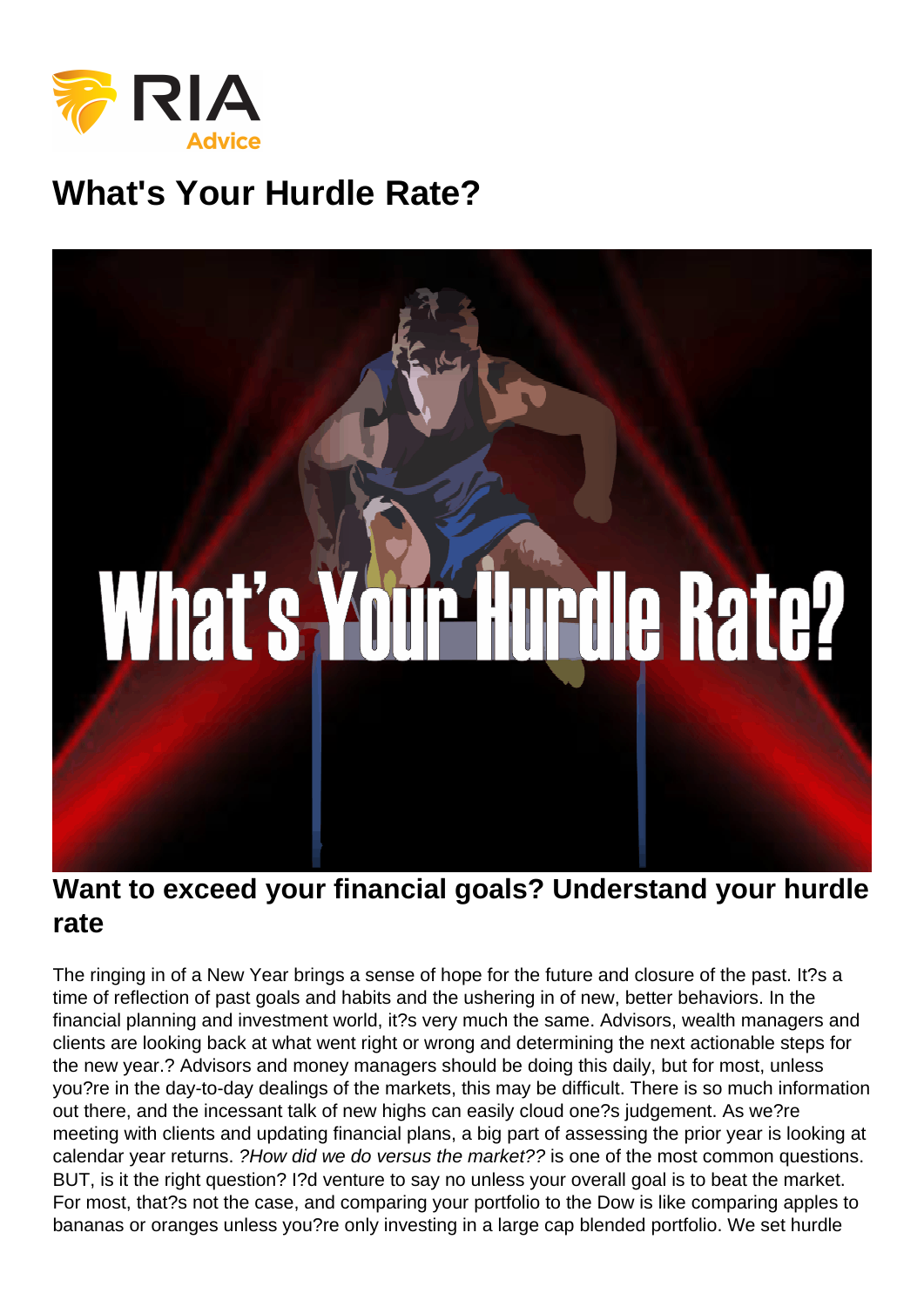rates. A hurdle rate is the minimum return you need for a successful financial plan. In the majority of our cases, many clients? hurdle rates are far below the actual average rate of return they experience in their portfolios. However, it?s not the market?s rate of return nor should it be. You see, if you want the market?s rate of return, you must take the good with the bad unless you employ a buy/sell discipline.? Most don?t have a strategy to exit the market, but we?ll save that for another time. When investing in an index fund you can?t get the actual index?s return with those pesky things called expense ratios or fees. We can?t forget there will also be times of prolonged poor performance. For example, if you invested in the S&P 500 from 2000-2010, it took you 10 years to get even, (we call it ?the lost decade?.) You went in with \$10,000 and you came out with \$10,000.

When markets are this fully valued, there is bound to be something bad in the future, meaning prior years? returns have pulled returns from the future. Yes, there will be a reversion to the mean, but knowing your hurdle rate will allow you to rebalance or take risk off the table after having a good year. Hence, prepare for a rainy day. I think we can all agree that?s not a bad idea. When you?re determining your hurdle rate, there are many considerations to make. What type of sequence of returns are used? Is bad timing included, meaning what if you retire and the market drops the first two years? Does the plan inflate your expenses annually? What is the rate of return used? Sometimes advisors will make things look a lot better than they are simply to earn your business. That is not the way we conduct business, but it occurs.

## What type of risk can you handle?

This is extremely important, but often glazed over with a ?look at these long-term returns? says the broker. That?s great, but what if you retire right before or in the middle of a downturn? Can you push through and work longer? Will your company keep you around? Will your health hold up? Can you wait out the recession? The last big recession took many investors 4-6 years just to get back to even without considering any fees or distributions from your portfolio.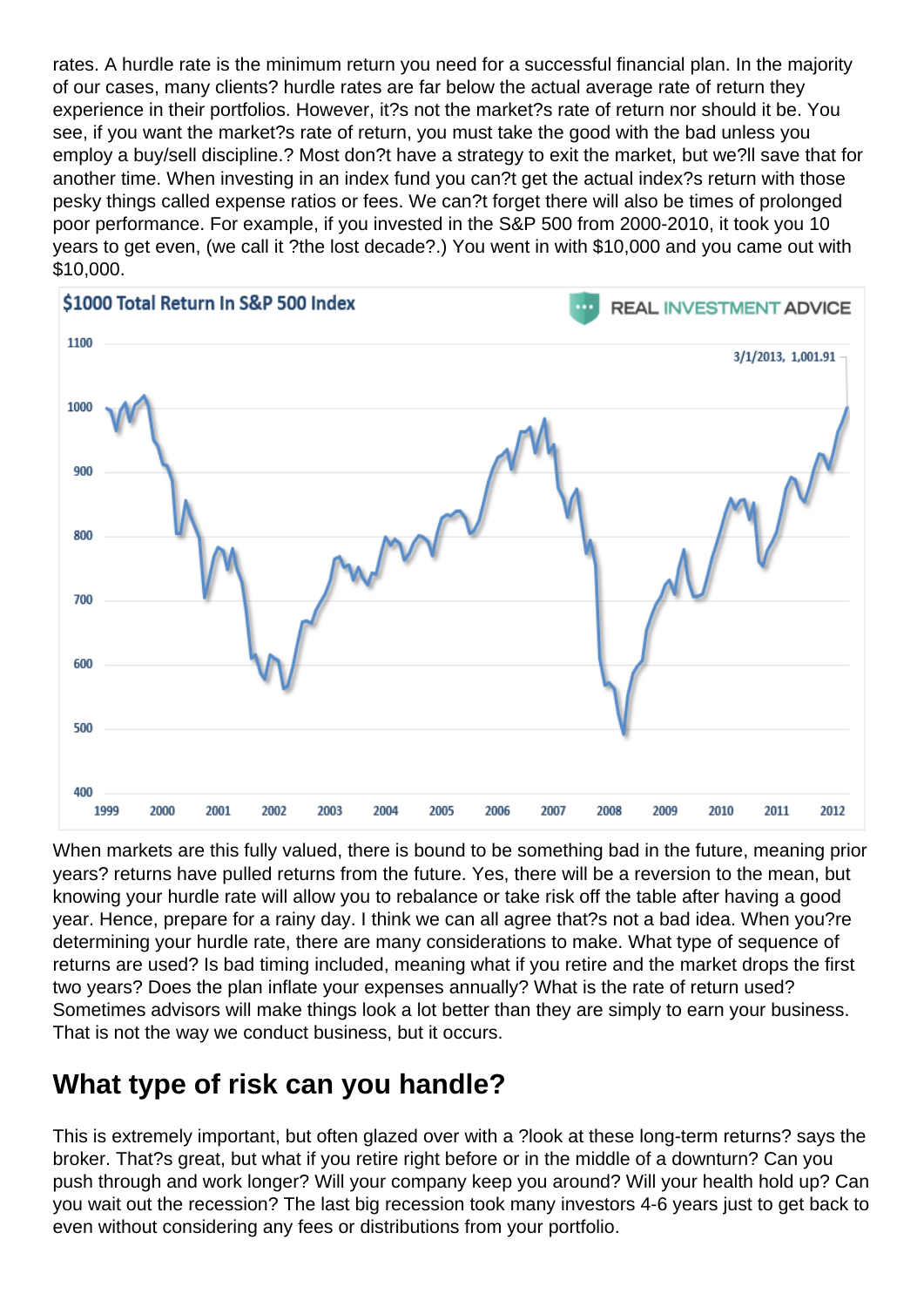What type of risk will not keep you up at night, but still give you the returns you need to maintain your lifestyle? Returns that ?beat the market? sound great, but keeping more of your hard-earned money sounds even better. Did you answer an 8-question questionnaire on your market experience and your intestinal fortitude that are typically based on ?recency bias'? Deep down you know yourself and the limits you can stand in the midst of turmoil, but a good financial plan shows what type of loss your wealth can withstand and still enable you to have a successful retirement. The higher the hurdle rate the less likely your plan will be successful?meaning, a major lifestyle change may be coming your way. When we are building or reviewing a financial plan we do several things:

- 1. Use realistic returns. (Yes, I?m talking to all of those 12 percenters out there, media pundits and planners who use those numbers). We revise our numbers annually based on market cycles and current valuations.
- 2. Use variable rates of return; no one makes a flat 7% each year.
- 3. Inflate your expenses annually. I have never yet had one client give themselves an annual raise-but remember we?re stress testing
- 4. Provide income tax alpha. We?re not CPAs, but we can help you determine the best way to take distributions to help you keep more of your funds.
- 5. Make smart decisions regarding Social Security benefits and Medicare.
- 6. Provide risk management that is not accounted for with financial planning software to portfolios. And no, it?s not with annuities or insurance products, it?s through having a very defined buy and sell discipline.
- 7. Evaluate portfolios to ensure they aren?t built for the past, but prepared for the future. We have no crystal ball, but we can make very educated decisions by using fundamental and technical analysis and evaluating the current economic landscape. No portfolio should be built simply on the prior year returns.? Unfortunately, this happens way more often than you might think.